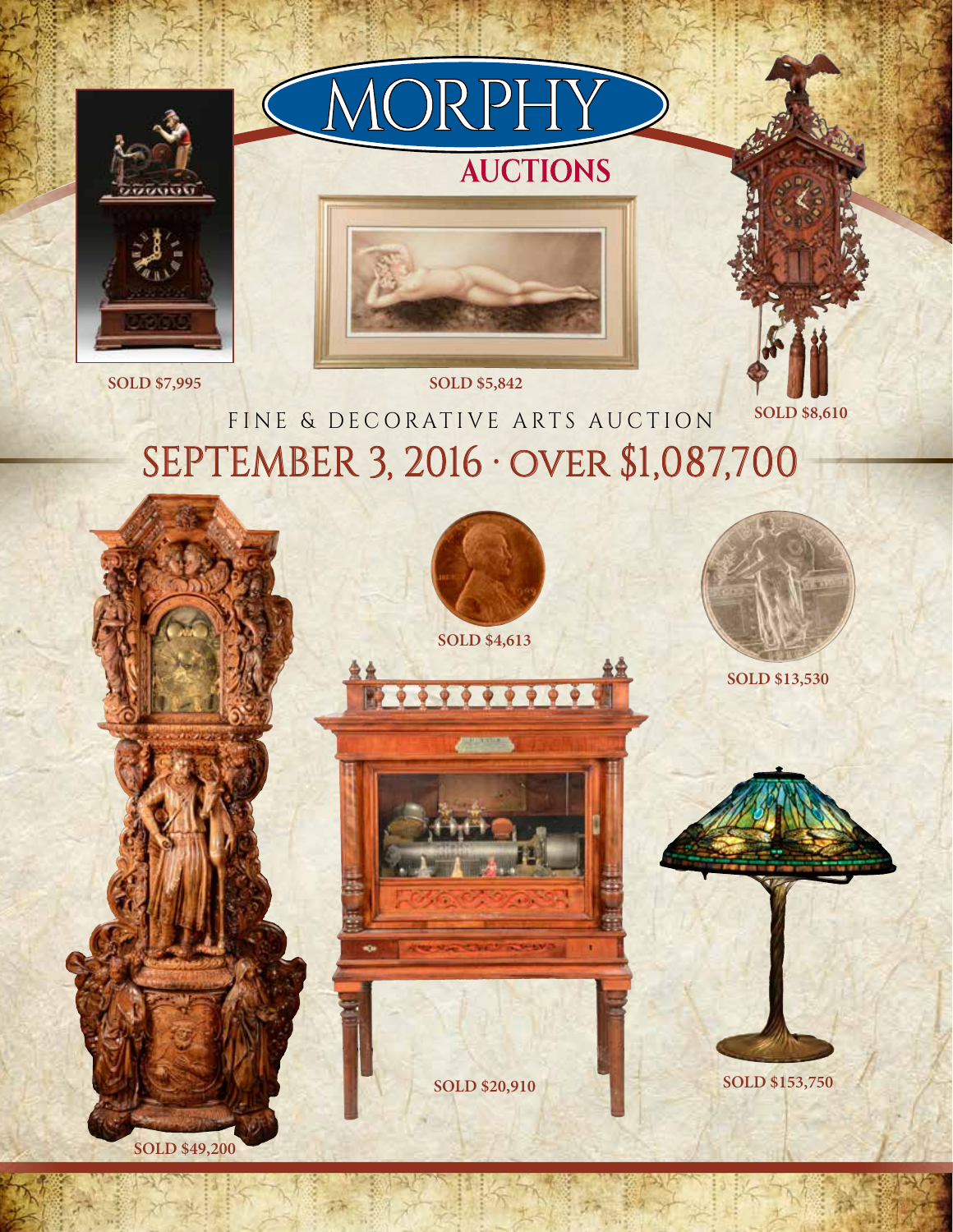## **PRICES\* REALIZED AT MORPHY AUCTIONS September 3, 2016**

\* Prices include a 23% buyers premium. No sales tax included.

| $\mathbf{1}$ | \$246    | $\overline{2}$          | \$4,613     | 3                | \$369       | 4   | \$3,998     | 5   | \$240       |
|--------------|----------|-------------------------|-------------|------------------|-------------|-----|-------------|-----|-------------|
| 6            | \$13,530 | $\overline{\mathbf{z}}$ | \$240       | $\boldsymbol{8}$ | \$210       | 9   | \$180       | 10  | \$840       |
| 11           | \$1,722  | 12                      | \$270       | 13               | \$554       | 14  | \$660       | 15  | \$390       |
| 16           | \$431    | 17                      | \$400       | 18               | \$369       | 19  | \$92        | 20  | Pass        |
| 21           | \$450    | 22                      | \$615       | 23               | \$150       | 24  | \$1,353     | 25  | \$1,440     |
| 26           | \$1,440  | 27                      | \$1,230     | 28               | \$1,440     | 29  | \$1,353     | 30  | \$2,460     |
| 31           | \$1,353  | 32                      | \$461       | 33               | \$720       | 34  | \$738       | 35  | \$123       |
| 36           | \$90     | 37                      | \$246       | 38               | \$240       | 39  | \$123       | 40  | \$120       |
| 41           | \$510    | 42                      | \$677       | 43               | \$90        | 44  | \$62        | 45  | \$215       |
| 46           | \$330    | 47                      | \$60        | 48               | \$90        | 49  | \$123       | 50  | \$960       |
| 51           | \$2,337  | 52                      | \$1,968     | 53               | \$1,599     | 54  | \$1,845     | 55  | \$1,046     |
| 56           | \$800    | 57                      | \$2,768     | 58               | \$1,845     | 59  | \$1,722     | 60  | \$2,091     |
| 61           | \$1,599  | 62                      | \$600       | 63               | \$923       | 64  | \$738       | 65  | \$1,046     |
| 66           | \$1,046  | 67                      | \$1,968     | 68               | \$246       | 69  | \$2,768     | 70  | \$400       |
| 71           | \$1,140  | 72                      | \$3,075     | 73               | \$660       | 74  | \$338       | 75  | \$738       |
| 76           | \$584    | 77                      | \$1,476     | 78               | \$1,968     | 79  | \$2,768     | 80  | \$1,968     |
| 81           | \$584    | 82                      | \$390       | 83               | \$492       | 84  | \$780       | 85  | \$400       |
| 86           | \$4,305  | 87                      | \$1,230     | 88               | \$2,160     | 89  | \$2,091     | 90  | \$1,722     |
| 91           | \$2,214  | 92                      | \$1,800     | 93               | \$1,476     | 94  | \$677       | 95  | \$1,230     |
| 96           | \$677    | 97                      | \$10,455    | 98               | \$15,375    | 99  | \$2,460     | 100 | \$49,200    |
| 101          | \$9,225  | 102                     | \$11,685    | 103              | \$8,610     | 104 | \$4,305     | 105 | \$20,910    |
| 106          | \$369    | 107                     | \$390       | 108              | \$738       | 109 | \$615       | 110 | \$800       |
| 111          | \$308    | 112                     | \$615       | 113              | \$738       | 114 | \$923       | 115 | \$1,046     |
| 116          | \$615    | 117                     | \$615       | 118              | \$369       | 119 | \$1,353     | 120 | \$800       |
| 121          | \$1,107  | 122                     | \$3,075     | 123              | \$4,305     | 124 | \$3,075     | 125 | \$2,460     |
| 126          | \$2,768  | 127                     | \$6,765     | 128              | \$4,800     | 129 | \$3,383     | 130 | \$1,968     |
| 131          | \$4,613  | 132                     | \$2,768     | 133              | \$1,599     | 134 | \$2,160     | 135 | <b>None</b> |
| 136          | \$2,280  | 137                     | \$861       | 138              | \$461       | 139 | \$923       | 140 | \$984       |
| 141          | \$570    | 142                     | \$1,230     | 143              | \$1,230     | 144 | \$400       | 145 | \$840       |
| 146          | \$3,075  | 147                     | \$554       | 148              | \$615       | 149 | \$1,722     | 150 | \$1,107     |
| 151          | \$2,214  | 152                     | \$2,091     | 153              | \$984       | 154 | \$2,768     | 155 | \$300       |
| 156          | \$1,020  | 157                     | \$923       | 158              | \$1,968     | 159 | \$677       | 160 | \$554       |
| 161          | \$738    | 162                     | \$1,476     | 163              | \$1,845     | 164 | \$600       | 165 | \$5,535     |
| 166          | \$18,450 | 167                     | \$390       | 168              | \$1,169     | 169 | \$738       | 170 | \$1,476     |
| 171          | \$554    | 172                     | \$300       | 173              | \$369       | 174 | \$400       | 175 | \$300       |
| 176          | \$308    | 177                     | \$615       | 178              | Pass        | 179 | \$615       | 180 | \$1,046     |
| 181          | \$738    | 182                     | \$450       | 183              | \$369       | 184 | \$431       | 185 | \$738       |
| 186          | \$984    | 187                     | \$1,920     | 188              | \$570       | 189 | \$185       | 190 | \$154       |
| 191          | \$800    | 192                     | \$360       | 193              | \$400       | 194 | \$246       | 195 | \$0         |
| 196          | \$300    | 197                     | \$240       | 198              | \$215       | 199 | \$92        | 200 | \$123       |
| 201          | \$185    | 202                     | <b>None</b> | 203              | <b>None</b> | 204 | <b>None</b> | 205 | \$584       |
| 206          | \$2,214  | 207                     | \$800       | 208              | \$800       | 209 | \$3,383     | 210 | \$510       |
| 211          | \$800    | 212                     | \$400       | 213              | \$92        | 214 | \$523       | 215 | \$523       |
| 216          | \$461    | 217                     | \$360       | 218              | \$677       | 219 | \$308       | 220 | \$923       |
| 221          | \$185    | 222                     | \$461       | 223              | \$461       | 224 | \$270       | 225 | \$461       |
| 226          | \$677    | 227                     | \$400       | 228              | \$300       | 229 | \$215       | 230 | \$300       |
| 231          | \$523    | 232                     | \$185       | 233              | \$154       | 234 | \$154       | 235 | \$60        |
|              |          |                         |             |                  |             |     |             |     |             |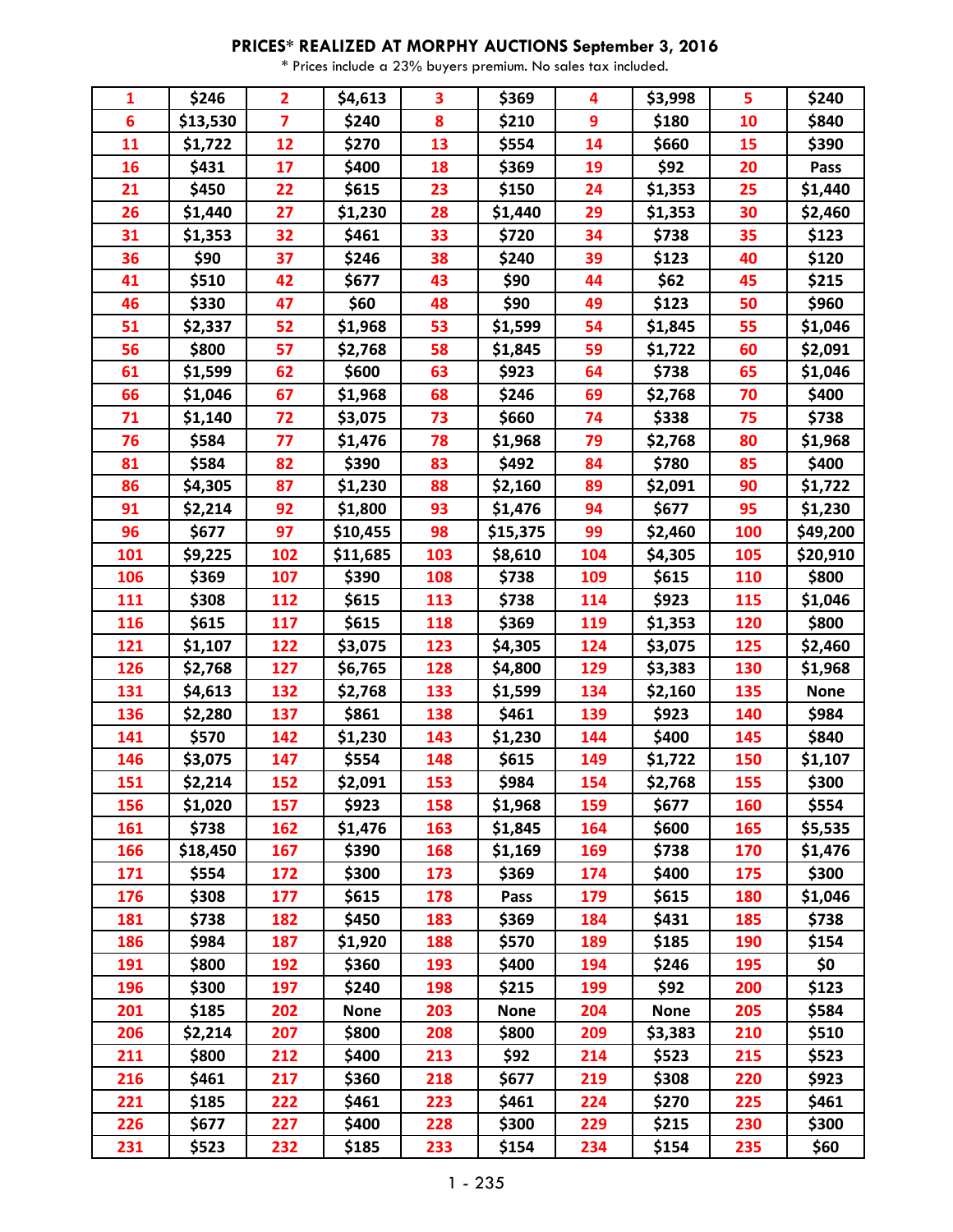## **PRICES\* REALIZED AT MORPHY AUCTIONS September 3, 2016**

\* Prices include a 23% buyers premium. No sales tax included.

| 237 | \$400       | 238 | \$390    | 239         | \$277       | 240  | \$308       | 241 | \$923       |
|-----|-------------|-----|----------|-------------|-------------|------|-------------|-----|-------------|
| 242 | \$1,230     | 243 | \$338    | 244         | \$5,535     | 245  | \$800       | 246 | \$600       |
| 247 | \$1,599     | 248 | \$1,599  | 249         | \$570       | 250  | \$400       | 251 | \$369       |
| 252 | \$600       | 254 | \$400    | 255         | \$2,160     | 256  | \$3,075     | 257 | \$277       |
| 258 | \$270       | 259 | \$8,610  | 260         | \$2,337     | 261  | \$4,305     | 262 | \$5,228     |
| 263 | \$800       | 264 | \$2,768  | 265         | \$677       | 266  | \$390       | 267 | \$2,460     |
| 268 | \$7,995     | 269 | \$1,200  | 270         | \$2,214     | 271  | \$1,353     | 272 | \$1,353     |
| 273 | \$1,230     | 274 | \$1,046  | 275         | \$2,091     | 276  | \$923       | 277 | \$861       |
| 278 | \$554       | 279 | \$492    | 280         | \$615       | 281  | \$390       | 282 | \$4,920     |
| 283 | \$900       | 284 | \$1,476  | 285         | \$1,476     | 286  | \$3,075     | 287 | \$1,440     |
| 288 | \$738       | 289 | \$1,440  | 290         | \$3,900     | 291  | \$2,160     | 292 | \$1,845     |
| 293 | \$3,075     | 294 | \$923    | <b>294A</b> | \$338       | 294B | \$461       | 295 | \$154       |
| 296 | <b>None</b> | 297 | \$90     | 298         | \$123       | 299  | \$185       | 300 | \$123       |
| 301 | \$1,169     | 302 | \$1,845  | 303         | \$3,690     | 304  | \$2,091     | 305 | \$12,300    |
| 306 | \$62        | 307 | \$240    | 311         | <b>None</b> | 312  | \$480       | 313 | \$4,920     |
| 314 | \$390       | 315 | \$1,968  | 315A        | \$3,998     | 316  | \$1,200     | 318 | \$738       |
| 319 | \$246       | 320 | \$92     | 321         | \$554       | 322  | \$62        | 323 | <b>None</b> |
| 324 | \$154       | 325 | \$120    | 326         | \$92        | 327  | \$123       | 328 | \$308       |
| 329 | \$154       | 330 | \$90     | 331         | \$123       | 332  | \$62        | 333 | \$92        |
| 334 | \$123       | 335 | \$154    | 336         | \$338       | 337  | \$400       | 338 | \$123       |
| 339 | \$123       | 340 | \$277    | 341         | <b>None</b> | 342  | <b>None</b> | 343 | <b>None</b> |
| 344 | \$62        | 345 | \$150    | 346         | \$210       | 347  | \$150       | 348 | \$461       |
| 349 | \$185       | 350 | \$584    | 351         | \$431       | 352  | \$492       | 353 | \$123       |
| 354 | \$431       | 355 | \$246    | 356         | \$154       | 357  | \$92        | 358 | \$90        |
| 359 | <b>None</b> | 360 | \$277    | 361         | \$62        | 362  | \$523       | 363 | \$215       |
| 364 | \$554       | 365 | \$185    | 366         | \$154       | 367  | \$185       | 368 | \$185       |
| 369 | \$246       | 370 | \$215    | 371         | \$150       | 372  | \$246       | 373 | <b>None</b> |
| 374 | <b>None</b> | 375 | \$12,300 | 376         | \$0         | 377  | \$35,670    | 378 | \$0         |
| 379 | \$4,305     | 380 | \$61,500 | 382         | \$7,995     | 383  | \$19,680    | 384 | \$2,214     |
| 385 | \$153,750   | 386 | \$150    | 387         | \$277       | 388  | \$4,920     | 389 | \$1,107     |
| 390 | \$738       | 391 | \$1,046  | 392         | \$400       | 393  | \$185       | 394 | \$210       |
| 395 | \$615       | 396 | \$277    | 397         | \$308       | 398  | \$1,476     | 399 | \$840       |
| 400 | \$215       | 401 | \$123    | 402         | \$1,046     | 403  | <b>None</b> | 404 | \$31        |
| 405 | \$31        | 406 | \$185    | 407         | \$92        | 408  | \$154       | 409 | \$123       |
| 410 | \$62        | 411 | \$2,091  | 412         | \$1,845     | 413  | \$523       | 414 | \$615       |
| 415 | \$431       | 416 | \$840    | 417         | \$308       | 418  | \$984       | 419 | <b>None</b> |
| 420 | \$369       | 421 | \$431    | 422         | \$154       | 423  | \$185       | 424 | \$492       |
| 425 | \$1,353     | 426 | \$1,046  | 427         | \$1,230     | 428  | \$215       | 429 | \$461       |
| 430 | \$5,843     | 431 | \$554    | 432         | \$677       | 433  | \$150       | 434 | \$92        |
| 435 | \$210       | 436 | \$123    | 437         | \$300       | 438  | \$338       | 439 | \$215       |
| 440 | \$123       | 441 | \$369    | 442         | \$338       | 443  | \$215       | 444 | \$923       |
| 445 | \$92        | 446 | \$92     | 447         | \$31        | 448  | \$523       | 449 | \$154       |
| 450 | \$246       | 451 | \$60     | 452         | \$369       | 453  | \$185       | 454 | <b>None</b> |
| 455 | <b>None</b> | 456 | \$215    | 457         | \$123       | 458  | \$400       | 459 | \$1,169     |
| 460 | \$1,107     | 461 | \$615    | 462         | \$523       | 463  | \$308       | 464 | \$277       |
| 465 | \$277       | 466 | \$215    | 467         | \$615       | 468  | <b>None</b> | 469 | \$2,091     |
| 470 | \$2,091     | 471 | \$2,337  | 472         | \$2,214     | 473  | \$2,460     | 474 | \$2,091     |